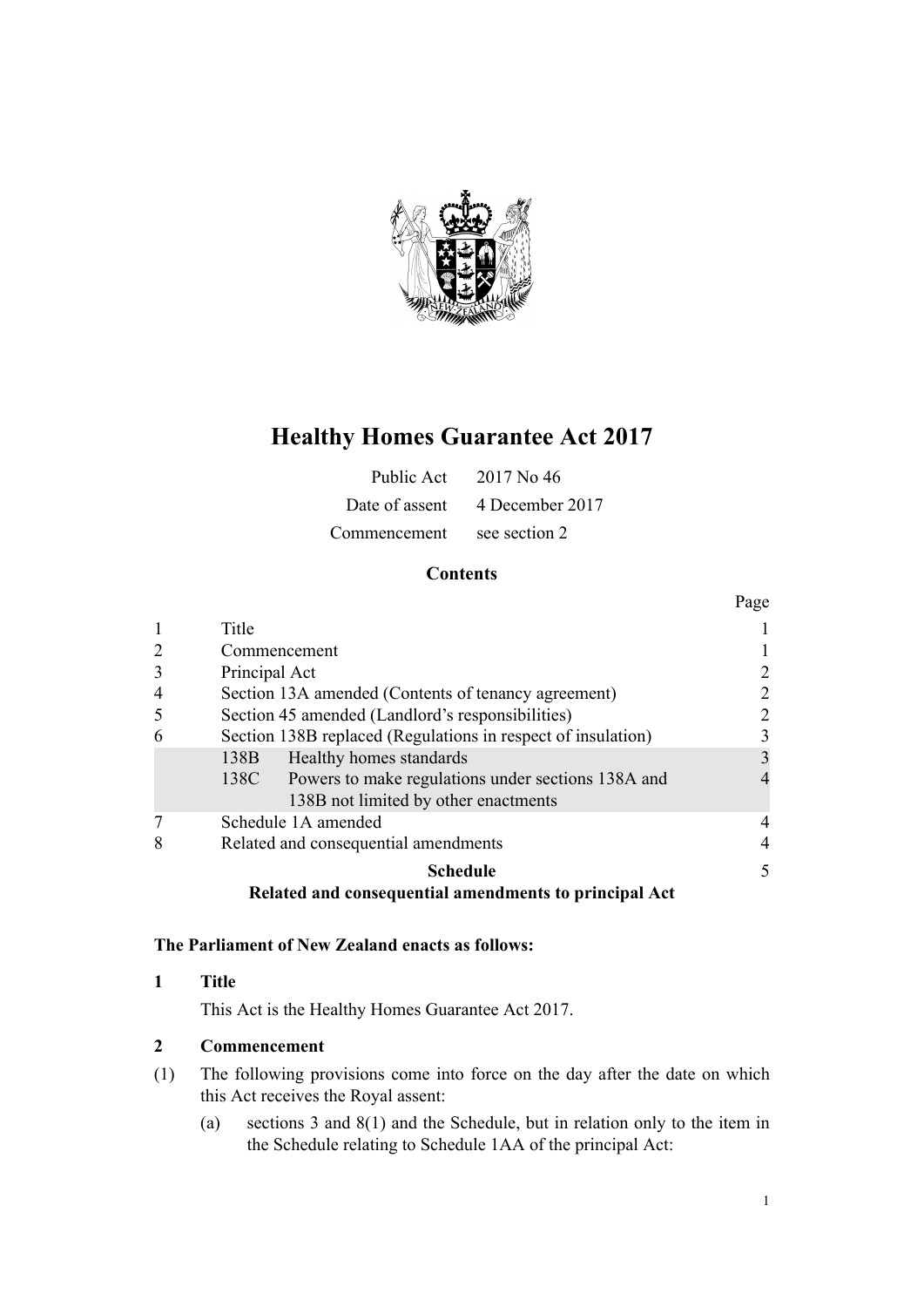- (b) [section 8\(2\) and \(3\).](#page-3-0)
- <span id="page-1-0"></span>(2) The rest of this Act comes into force on 1 July 2019.

#### **3 Principal Act**

This Act amends the [Residential Tenancies Act 1986](http://prd-lgnz-nlb.prd.pco.net.nz/pdflink.aspx?id=DLM94277) (the **principal Act**).

#### **4 Section 13A amended (Contents of tenancy agreement)**

- (1) Repeal [section 13A\(1A\)\(c\).](http://prd-lgnz-nlb.prd.pco.net.nz/pdflink.aspx?id=DLM95024)
- (2) After [section 13A\(1C\),](http://prd-lgnz-nlb.prd.pco.net.nz/pdflink.aspx?id=DLM95024) insert:
- (1CA) The landlord must also include in the tenancy agreement a statement, made and signed by the landlord,—
	- (a) that, on and after the commencement of the tenancy, the landlord will comply with the healthy homes standards as required by section  $45(1)(bb)$  or  $66I(1)(bb)$  (as the case may be); and
	- (b) including the information (if any) prescribed by regulations under section 138B(5).
- (1CB) If there is a written variation or renewal of the tenancy agreement in accordance with section 13B(1), the landlord must include in the written variation or renewal a statement, made and signed by the landlord,—
	- (a) that, on and after the time when the variation or renewal takes effect, the landlord will comply with the healthy homes standards as required by section  $45(1)(bb)$  or  $66I(1)(bb)$  (as the case may be); and
	- (b) including the information (if any) prescribed by regulations under section 138B(5).
- (3) In [section 13A\(1D\),](http://prd-lgnz-nlb.prd.pco.net.nz/pdflink.aspx?id=DLM95024) after "subsection (1A)", insert "or (1CA)".
- (4) After [section 13A\(1D\)](http://prd-lgnz-nlb.prd.pco.net.nz/pdflink.aspx?id=DLM95024), insert:
- (1DA) The requirement that the landlord's statement under subsection (1CB) be signed by the landlord is in addition to the requirement under section 13B(1) that the landlord sign the variation or renewal.
- (5) Replace [section 13A\(1E\)](http://prd-lgnz-nlb.prd.pco.net.nz/pdflink.aspx?id=DLM95024) with:
- (1E) The landlord's statement under subsection (1A), (1CA), or (1CB) does not affect the landlord's duties in respect of insulation or the healthy homes standards under section 45(1) or 66I(1) or otherwise.
- (6) In section  $13A(1F)(a)$  and (b), after "subsection  $(1A)$ ", insert ",  $(1CA)$ , or (1CB)".

#### **5 Section 45 amended (Landlord's responsibilities)**

- (1) Replace [section 45\(1\)\(bb\)](http://prd-lgnz-nlb.prd.pco.net.nz/pdflink.aspx?id=DLM95099) with:
	- (bb) comply with the healthy homes standards; and
- (2) Repeal section  $45(1)(bc)$ , (1B), and (1C).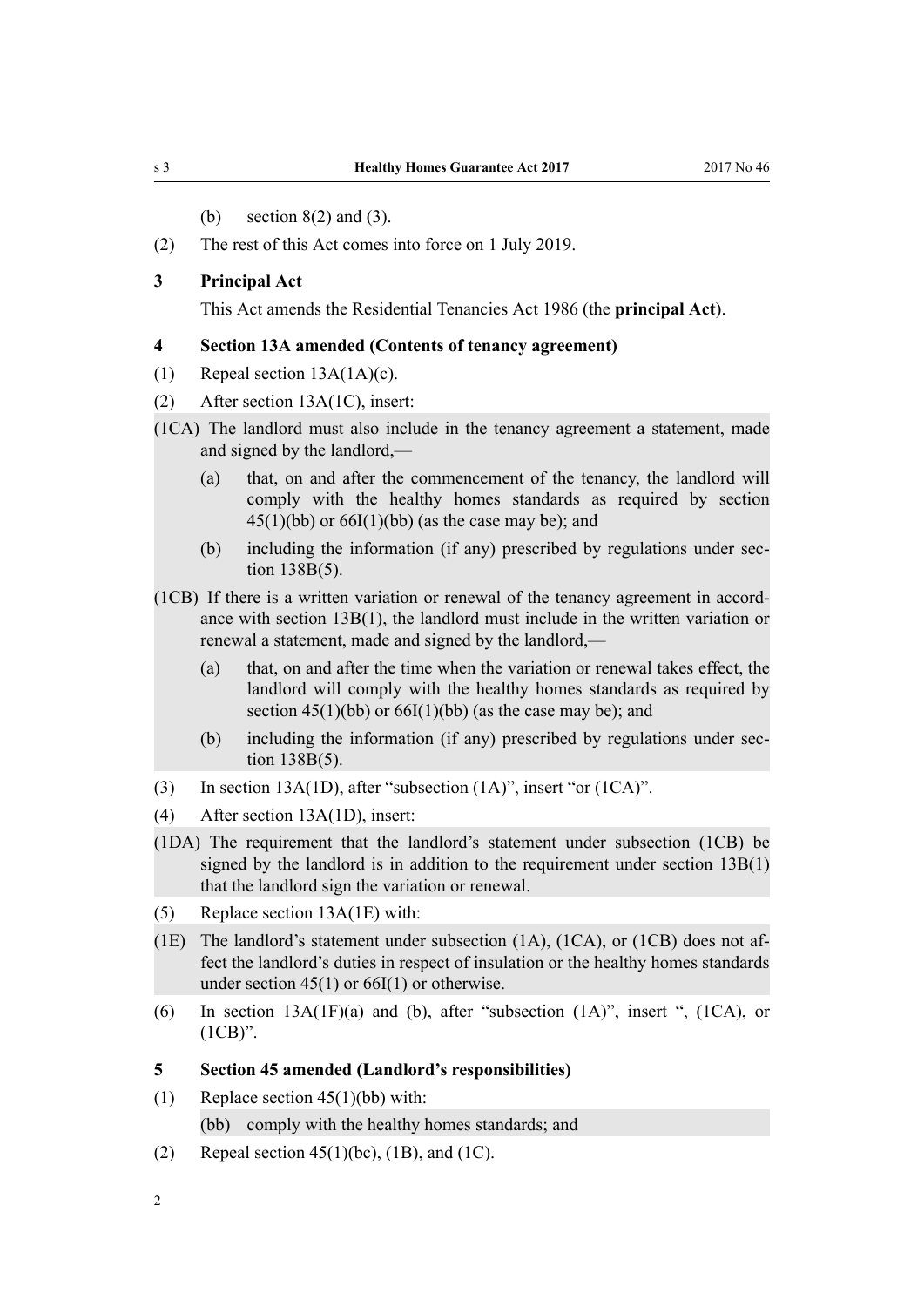## <span id="page-2-0"></span>**6 Section 138B replaced (Regulations in respect of insulation)**

Replace [section 138B](http://prd-lgnz-nlb.prd.pco.net.nz/pdflink.aspx?id=DLM6866586) with:

#### **138B Healthy homes standards**

- (1) The Governor-General may, by Order in Council, make regulations that provide for, in accordance with this section, standards (the **healthy homes standards**) with which landlords must comply for the purposes of section 45(1)(bb) or  $66I(1)(bb)$ .
- (2) The healthy homes standards may include any of the following:
	- (a) standards about the indoor temperatures that must be capable of being achieved in the premises:
	- (b) standards about other outcomes (for example, levels of moisture or humidity) that must be capable of being achieved in the premises and that may be affected by any of the things referred to in paragraph (c)(i) to (vii):
	- (c) standards imposing requirements in relation to any of the following:
		- (i) heating:
		- (ii) insulation:
		- (iii) ventilation:
		- (iv) moisture ingress:
		- (v) draught stopping:
		- (vi) drainage:
		- (vii) any material or other thing relating to a thing referred to in subparagraphs (i) to (vi).
- (3) The requirements that may be imposed by standards under subsection (2)(c) include the following (for example):
	- (a) requirements that things be installed or provided at the premises:
	- (b) requirements about the inspection, maintenance, or replacement of things that are installed or provided at the premises:
	- (c) requirements about the quantities, locations, condition, types, or technical specifications of things that are installed or provided at the premises and requirements about methods of installing or providing things at the premises.
- (4) Regulations under subsection (1) may—
	- (a) specify methods for determining whether standards have been complied with (including any assumptions that may be made for the purpose):
	- (b) include exceptions to standards.
- (5) The Governor-General may, by Order in Council, make regulations—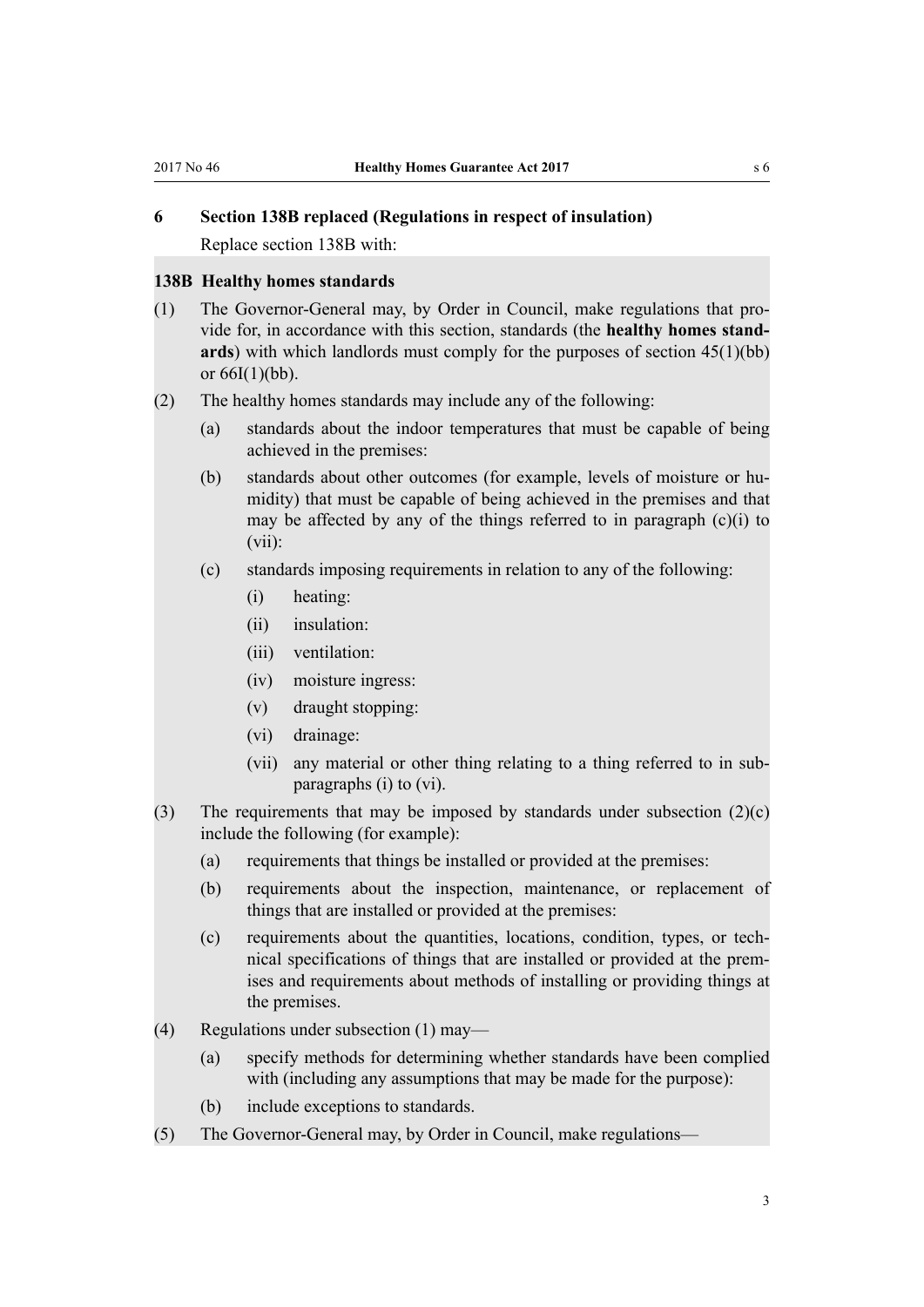- <span id="page-3-0"></span>(a) prescribing information relating to the healthy homes standards that must be included in a landlord's statement for the purposes of section 13A(1CA)(b) or (1CB)(b):
- (b) prescribing the records or other documents that must be retained by a landlord for the purposes of section 123A(1)(ca) (which may include records or other documents relating to work or other things done before the commencement of the tenancy).
- (6) Regulations under this section may—
	- (a) make different provisions for different descriptions of landlords, premises, areas in New Zealand, or other circumstances:
	- (b) make provisions applying to all landlords or provisions that apply only to particular descriptions of landlords, premises, areas in New Zealand, or other circumstances.
- (7) In this section, **premises**, in relation to a tenancy that is not a boarding house tenancy, includes facilities.

#### **138C Powers to make regulations under sections 138A and 138B not limited by other enactments**

To avoid doubt, nothing in the Building Act 2004, or in any other enactment relating to buildings, health, or safety, limits the provision that may be made by regulations under section 138A or 138B.

### **7 Schedule 1A amended**

- (1) In [Schedule 1A](http://prd-lgnz-nlb.prd.pco.net.nz/pdflink.aspx?id=DLM3285790), item relating to section 13A(1F), replace "13A(1A)," with " $13A(1A)$ ,  $(1CA)$ , or  $(1CB)$ ,".
- (2) In [Schedule 1A,](http://prd-lgnz-nlb.prd.pco.net.nz/pdflink.aspx?id=DLM3285790) replace the item relating to section 45(1A) with:
	- 45(1A) (Landlord's failure to meet obligations in respect of cleanliness, maintenance, smoke alarms, the healthy homes standards, or buildings, health, and safety requirements) 4,000

#### **8 Related and consequential amendments**

- (1) Amend the principal Act as set out in the [Schedule.](#page-4-0)
- (2) Subsection (3) amends the [Residential Tenancies Amendment Act 2016](http://prd-lgnz-nlb.prd.pco.net.nz/pdflink.aspx?id=DLM6681403).
- (3) Repeal [sections 2\(3\) and \(4\),](http://prd-lgnz-nlb.prd.pco.net.nz/pdflink.aspx?id=DLM94283) [4\(2\),](http://prd-lgnz-nlb.prd.pco.net.nz/pdflink.aspx?id=DLM94899) [6\(4\),](http://prd-lgnz-nlb.prd.pco.net.nz/pdflink.aspx?id=DLM95005) [14\(2\), \(3\), and \(5\)](http://prd-lgnz-nlb.prd.pco.net.nz/pdflink.aspx?id=DLM95032), [18\(2\),](http://prd-lgnz-nlb.prd.pco.net.nz/pdflink.aspx?id=DLM95041) and [44\(2\).](http://prd-lgnz-nlb.prd.pco.net.nz/pdflink.aspx?id=DLM95097)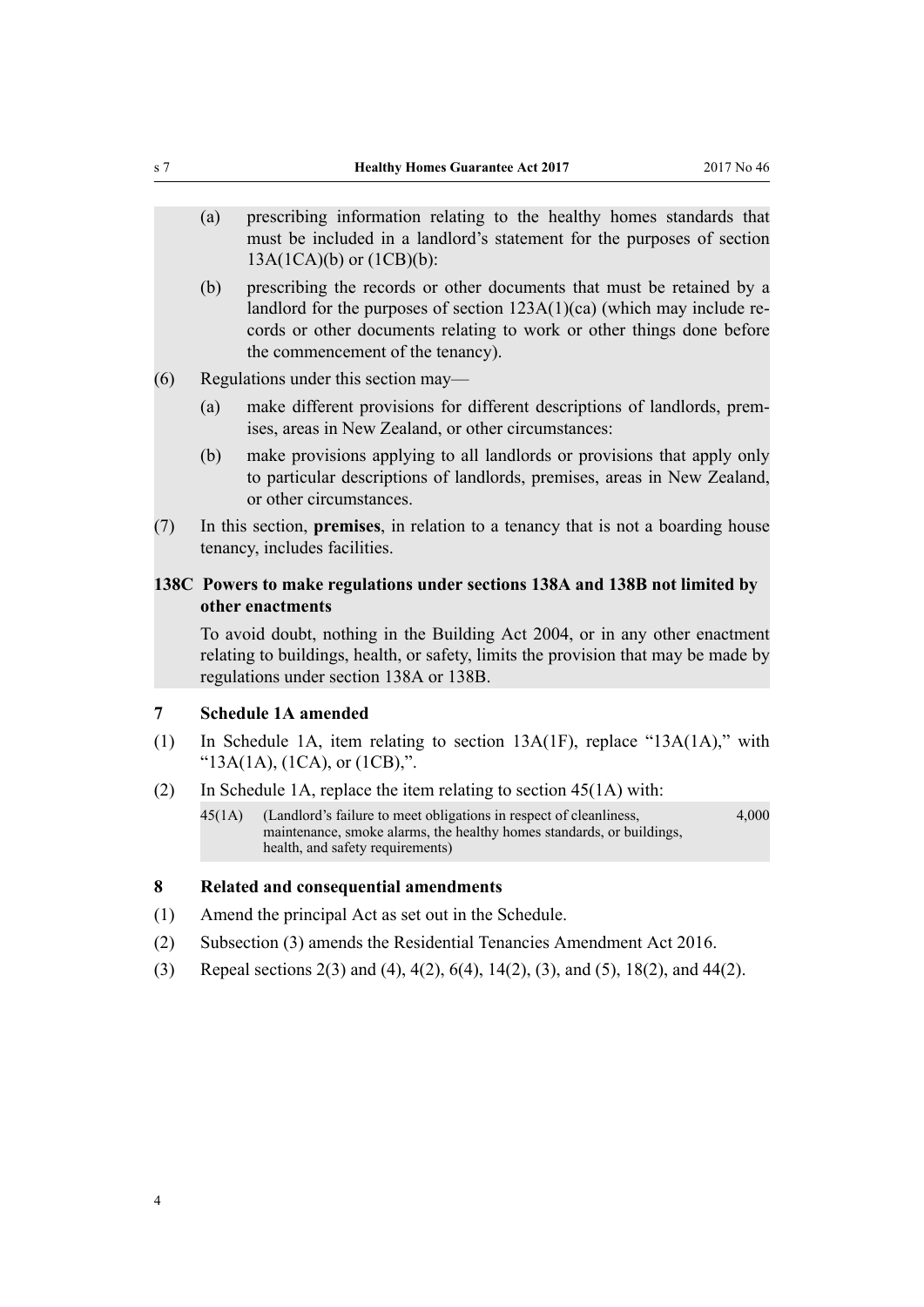## <span id="page-4-0"></span>**Schedule Related and consequential amendments to principal Act**

[s 8](#page-3-0)

#### **Section 2**

In section  $2(1)$ , insert in its appropriate alphabetical order:

**healthy homes standards** means the standards provided for in regulations under section 138B(1)

In [section 2\(1\)](http://prd-lgnz-nlb.prd.pco.net.nz/pdflink.aspx?id=DLM94283), repeal the definitions of **income-related rent tenancy** and **New Zealand Standard**.

In [section 2\(1\)](http://prd-lgnz-nlb.prd.pco.net.nz/pdflink.aspx?id=DLM94283), definition of **work order**, replace paragraph (b) with:

- (b) includes (without limiting paragraph (a)) an order by the Tribunal requiring—
	- (i) a party to carry out any work, or to attend to any matters, as specified in the order for the purpose of complying with any requirement in respect of smoke alarms imposed on the party by regulations made under section 138A; or
	- (ii) the landlord to carry out any work, or to attend to any matters, as specified in the order for the purpose of complying with the healthy homes standards

#### **Section 48**

Replace [section 48\(2\)\(ca\)](http://prd-lgnz-nlb.prd.pco.net.nz/pdflink.aspx?id=DLM95504) with:

- (ca) for the purpose of complying, or preparing to comply, with any requirements in respect of smoke alarms imposed, or prospectively imposed, on landlords by regulations made under section 138A, at any time between 8 o'clock in the morning and 7 o'clock in the evening of any day, after giving to the tenant notice of the intended entry and the reason for it at least 24 hours before the intended entry; or
- (cb) for the purpose of complying, or preparing to comply, with the healthy homes standards (including any prospective requirements of those standards), at any time between 8 o'clock in the morning and 7 o'clock in the evening of any day, after giving to the tenant notice of the intended entry and the reason for it at least 24 hours before the intended entry; or

#### **Section 66I**

Replace [section 66I\(1\)\(bb\)](http://prd-lgnz-nlb.prd.pco.net.nz/pdflink.aspx?id=DLM3283910) with:

(bb) comply with the healthy homes standards; and

#### **Section 66S**

Replace [section 66S\(1\)\(ca\)](http://prd-lgnz-nlb.prd.pco.net.nz/pdflink.aspx?id=DLM3283922) with: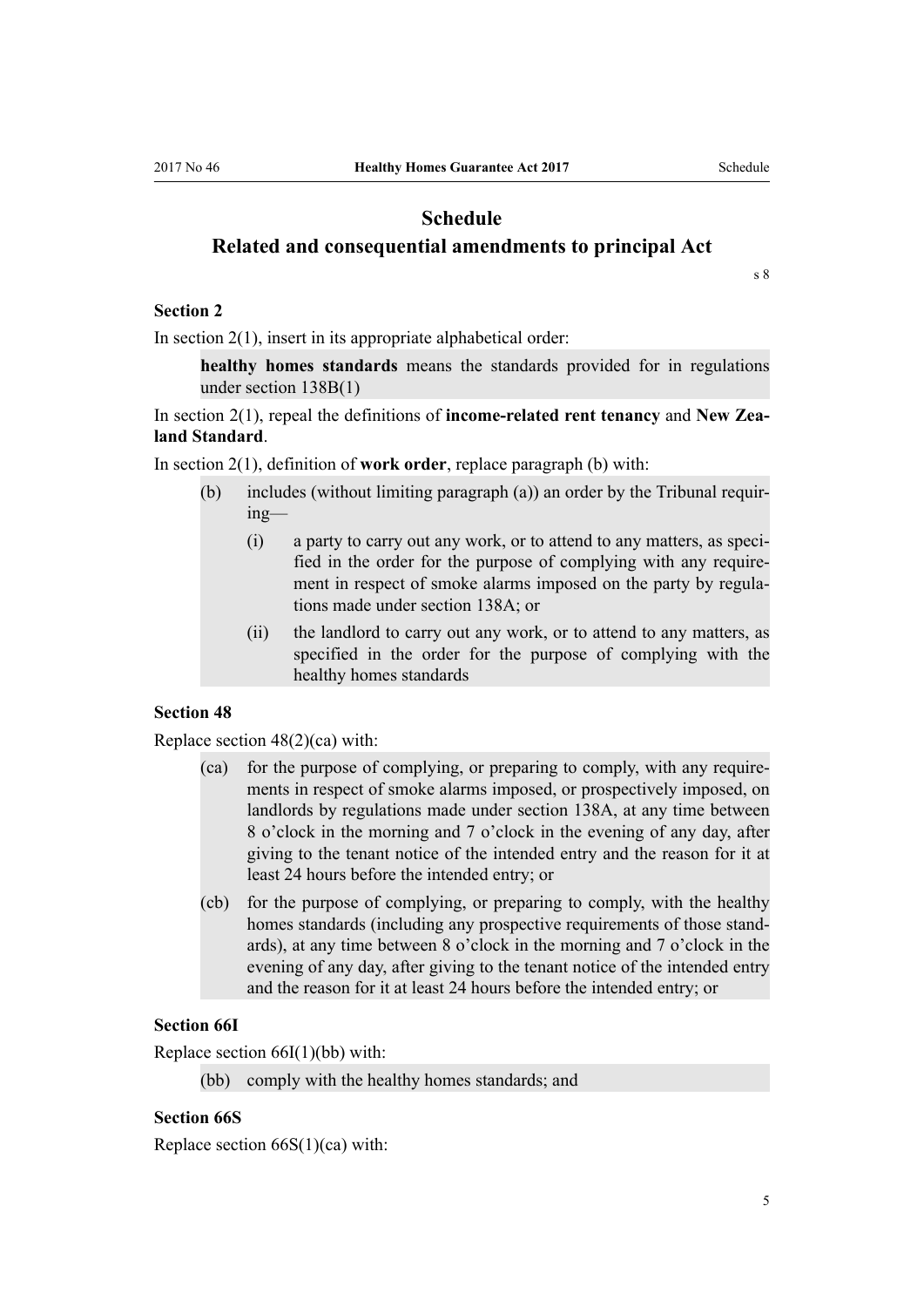#### **Section 66S***—continued*

- (ca) without limiting paragraph (c), to comply, or to prepare to comply, with any requirements in respect of smoke alarms imposed, or prospectively imposed, on landlords by regulations made under section 138A:
- (cb) without limiting paragraph (c), to comply, or to prepare to comply, with the healthy homes standards (including any prospective requirements of those standards):

#### **Section 78**

Replace [section 78\(2AA\)\(b\)](http://prd-lgnz-nlb.prd.pco.net.nz/pdflink.aspx?id=DLM95580) with:

(b) a failure to comply with the healthy homes standards:

#### **Section 123**

After [section 123\(1\)\(c\)](http://prd-lgnz-nlb.prd.pco.net.nz/pdflink.aspx?id=DLM95965), insert:

(ca) the monitoring and assessment of compliance by landlords with the healthy homes standards:

#### **Section 123A**

After [section 123A\(1\)\(c\),](http://prd-lgnz-nlb.prd.pco.net.nz/pdflink.aspx?id=DLM6895256) insert:

(ca) the records or other documents that relate to the landlord's compliance with the healthy homes standards and that are prescribed by regulations under section 138B(5):

#### **New section 123CA**

After [section 123C,](http://prd-lgnz-nlb.prd.pco.net.nz/pdflink.aspx?id=DLM6896077) insert:

#### **123CA Programmes of inspections to monitor and assess compliance with healthy homes standards**

The chief executive may, for the purposes of the chief executive's function under section  $123(1)(ca)$ , prepare and implement programmes for inspecting premises (including fixtures, fittings, and chattels in them) or facilities.

#### **Section 123E**

After [section 123E\(2\)](http://prd-lgnz-nlb.prd.pco.net.nz/pdflink.aspx?id=DLM6895261), insert:

- (2A) The chief executive may, for the purpose of implementing a programme of inspections prepared under section 123CA, apply to the Tribunal for an order authorising an inspection under section 123D.
- (2B) The Tribunal may make an order authorising the inspection if it is satisfied that the chief executive has reasonable grounds for believing that the order is reasonably necessary for the purpose of implementing the programme.

In [section 123E\(3\),](http://prd-lgnz-nlb.prd.pco.net.nz/pdflink.aspx?id=DLM6895261) after "authorisation", insert "under subsection (2) or (2B)".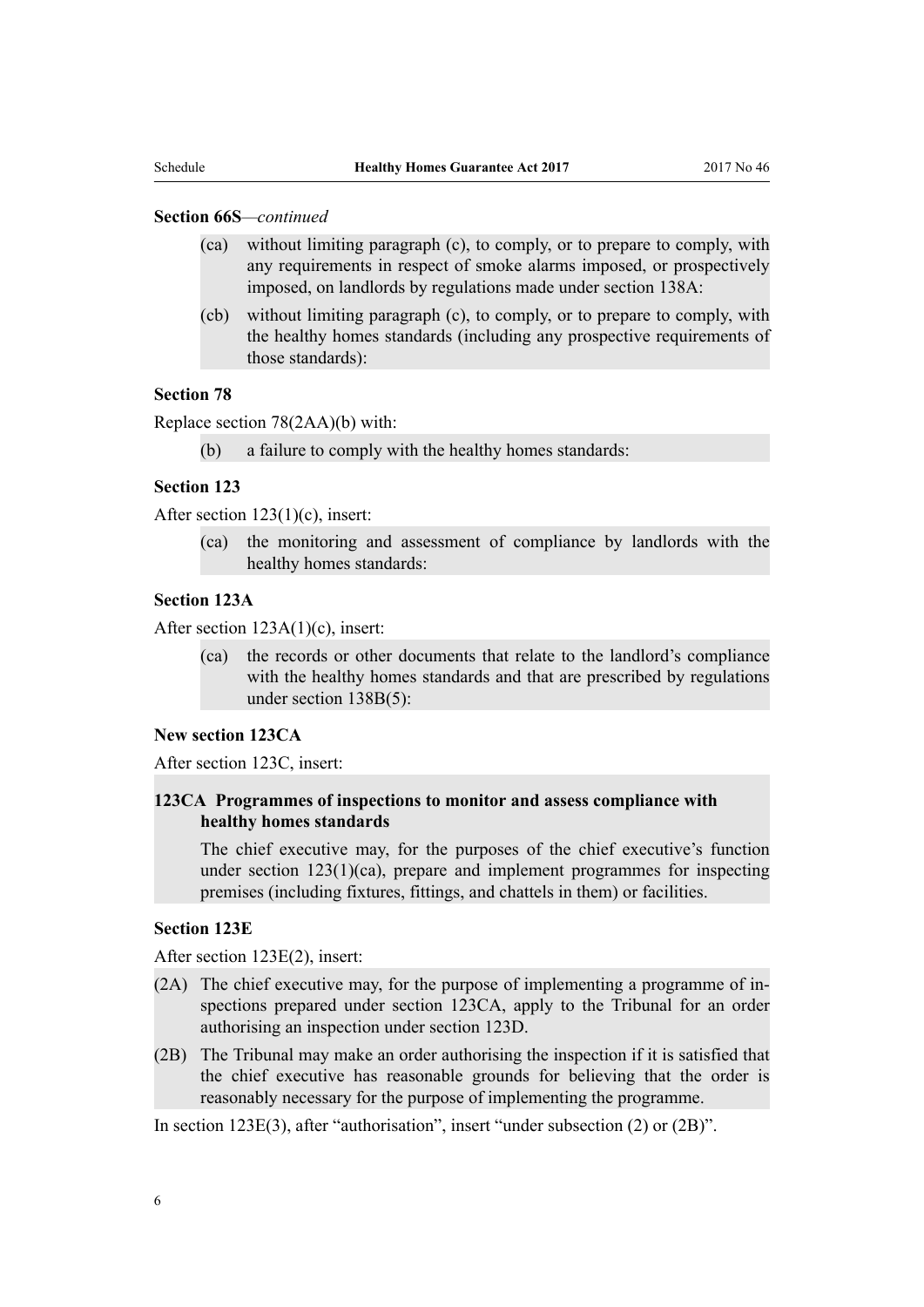#### **Schedule 1AA**

In [Schedule 1AA](http://prd-lgnz-nlb.prd.pco.net.nz/pdflink.aspx?id=DLM6866582), after clause 10, insert:

# **Part 2**

## **Provisions relating to Healthy Homes Guarantee Act 2017**

#### **11 Interpretation**

In this Part, **HHG Act** means the Healthy Homes Guarantee Act 2017.

#### **12 Application of HHG Act**

*General*

(1) An amendment made by the HHG Act applies to a tenancy whether the tenancy commences before, on, or after the date on which the amendment comes into force.

*Landlords' statements*

- (2) Subclauses (3) and (4) apply to a tenancy agreement that is made before 1 July 2019.
- (3) Section 13A(1CA), as inserted by section 4(2) of the HHG Act, does not apply to the tenancy agreement.
- (4) Section 13A(1CB), as inserted by section 4(2) of the HHG Act, applies to the tenancy agreement only if the written variation or renewal is signed by the landlord on or after 1 July 2019.

*Application of sections 45(1)(bb) and 66I(1)(bb) (compliance with healthy homes standards)*

- (5) If a tenancy commences before 1 July 2019, section  $45(1)(bb)$  or  $66I(1)(bb)$ , as replaced by section 5(1) or 8(1) of the HHG Act, applies to the landlord only at and after the prescribed time (which may be the beginning of 1 July 2019 but must be no later than the beginning of 1 July 2024).
- (6) If a tenancy commences on or after 1 July 2019 but before 1 July 2024, section  $45(1)(bb)$  or  $66I(1)(bb)$ , as replaced by section  $5(1)$  or  $8(1)$  of the HHG Act, applies to the landlord only at and after the prescribed time (which may be the commencement of the tenancy but must be no later than the beginning of 1 July 2024).
- (7) In subclauses (5) and (6), **prescribed** means prescribed by, or determined in accordance with, regulations under subsection (1) of section 138B, as replaced by section 6 of the HHG Act, and regulations under that subsection may include provision as contemplated by this subclause accordingly.
- (8) Without limiting subsection (6) of section 138B, as replaced by section 6 of the HHG Act, different times may be prescribed in relation to different standards included in the healthy homes standards.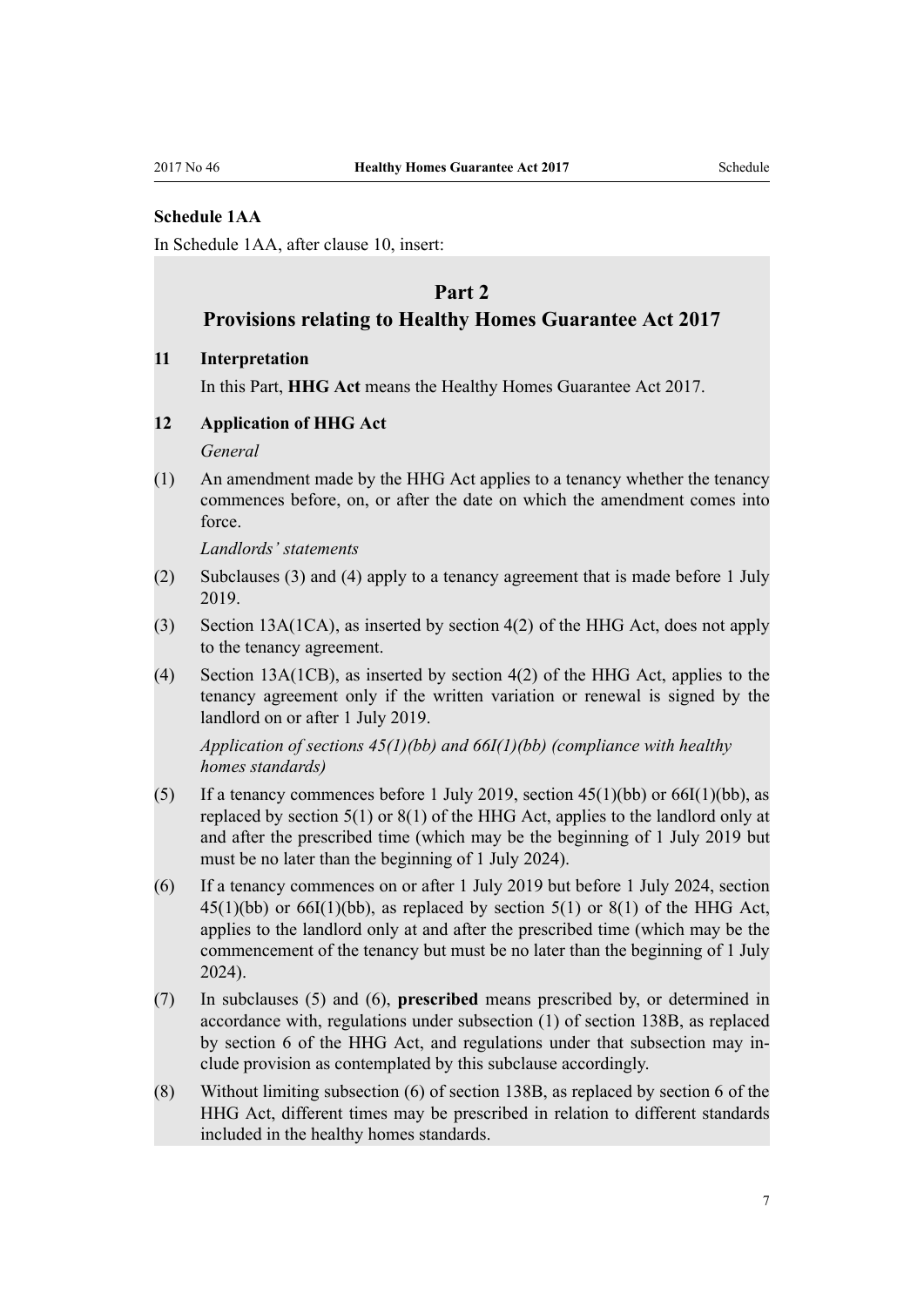#### **Schedule 1AA***—continued*

#### *Other provisions*

(9) The following apply before 1 July 2019 as if they were in force:

- (a) the definition of healthy homes standards in section  $2(1)$ , as inserted by section 8(1) of the HHG Act:
- (b) sections  $48(2)(cb)$  and  $66S(1)(cb)$ , as inserted by section  $8(1)$  of the HHG Act:
- (c) the powers to make regulations (including to amend and revoke regulations made) under section 138B, as replaced by section 6 of the HHG Act.
- (10) Sections  $48(2)(ca)$  and  $66S(1)(ca)$ , as in force on the date this subclause comes into force, apply before 1 July 2019 in relation to insulation disregarding the HHG Act.

#### **13 Residential Tenancies (Smoke Alarms and Insulation) Regulations 2016**

- (1) Regulations under subsection (1) of section 138B, as replaced by section 6 of the HHG Act, may—
	- (a) revoke the 2016 insulation regulations at the beginning of 1 July 2019; or
	- (b) provide for the 2016 insulation regulations to continue in force on and after 1 July 2019, and (as applicable) to come into force on or after that date, as if they had been made under subsection (1) of section 138B, as replaced by section 6 of the HHG Act.
- (2) If provision is made under subclause  $(1)(b)$ , the 2016 insulation regulations—
	- (a) are, accordingly, standards included in the healthy homes standards; and
	- (b) may be amended or revoked accordingly by regulations under subsection (1) of section 138B, as replaced by section 6 of the HHG Act.
- (3) In this clause, **2016 insulation regulations** means the Residential Tenancies (Smoke Alarms and Insulation) Regulations 2016 to the extent that those regulations are regulations under section 138B disregarding the HHG Act.

#### **Schedule 1A**

In [Schedule 1A,](http://prd-lgnz-nlb.prd.pco.net.nz/pdflink.aspx?id=DLM3285790) item relating to section 66I(4), replace "insulation, or building, or health" with "the healthy homes standards, or buildings, health,".